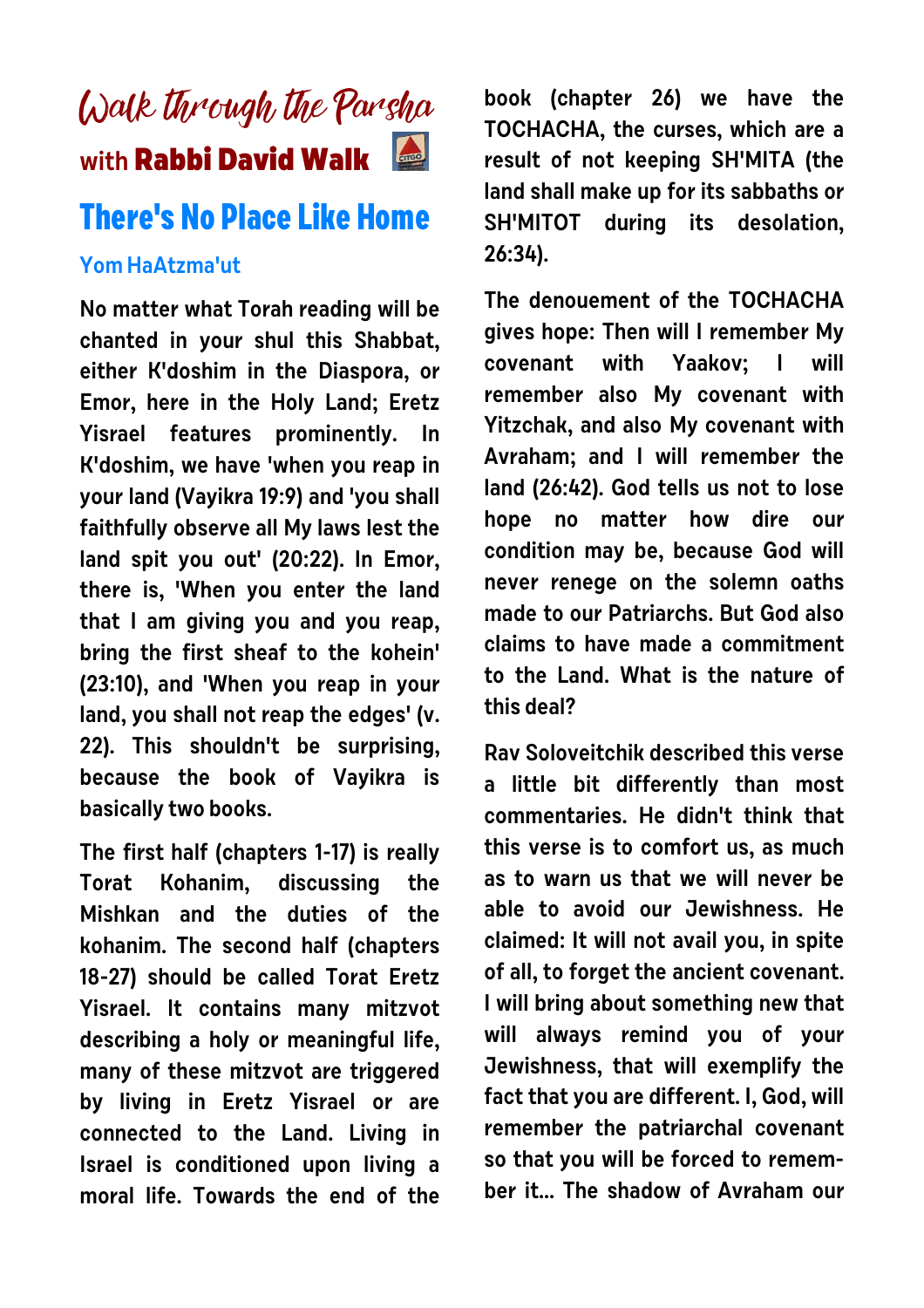**father will pursue you. Do you know how? By Eretz Yisrael - and I will remember the Land.**

**When our verse declares that God will never forget the Land, it isn't because of a promise to the Land. It is because of the commitment to the Jews. The Rav doesn't believe in a direct relationship between God and this inanimate entity, Eretz Yisrael. The importance of the Land, to the Rav, is as a constant reminder of the Jews' relationship to the covenant. The modern Medina is a wakeup call to both Jew and Gentile that in spite of history's treatment of the Jew, God will never abandon us, and the State of Israel is the proof of that unbreakable bond between God and the Chosen People.** 

**Rav Kook took a diametrically opposite approach to the importance and sanctity of Eretz Yisrael. He wrote: Eretz Yisrael is not a peripheral matter, an external acquisition of the nation; it is not merely a means toward the goal of the general coalescing of the nation, nor of strengthening its material existence, nor even its spiritual. Eretz Yisrael is an independent unit, bound with a living attachment with the nation, bound with inner Segulot (spiritual powers) with the nation's existence... For instance, our connection to Eretz Yisrael is not dependent on history.** **Eretz Yisrael was given to Avraham Avinu without previous historical connection. The bond between Avraham and the land was not based on any external reason. The B'RIT between Avraham and the Land was Divine. Only in the Holy Land can the national life of the Chosen People be totally uplifted to G-d. The prophecy exclusive to the Land of Israel, the mitzvot unique to the land, and the Beit HaMikdash are all manifestations of this Divine connection. It is an attachment based on Ru'ach HaKodesh, beyond scientific inquiry and rational explanation.**

**On the other hand, Rav Soloveitchik believes that Avraham chose the Land, and history is the one and only catalyst for the special place of Eretz Yisrael in our Tradition.** 

**However, it makes no difference the source and nature of the relationship between Jew and the Land. The bottom line is that in the present reality, Eretz Yisreal and Am Yisrael are inseparable. Which brings us to Yom HaAtzma'ut. This anniversary of the proclamation of the Medina represents an opportunity to show our profound gratitude for having a land of our own. As a religious Zionist, I, of course, believe that this includes SHEVACH and HODA'AH to God, Who controls our destiny and**